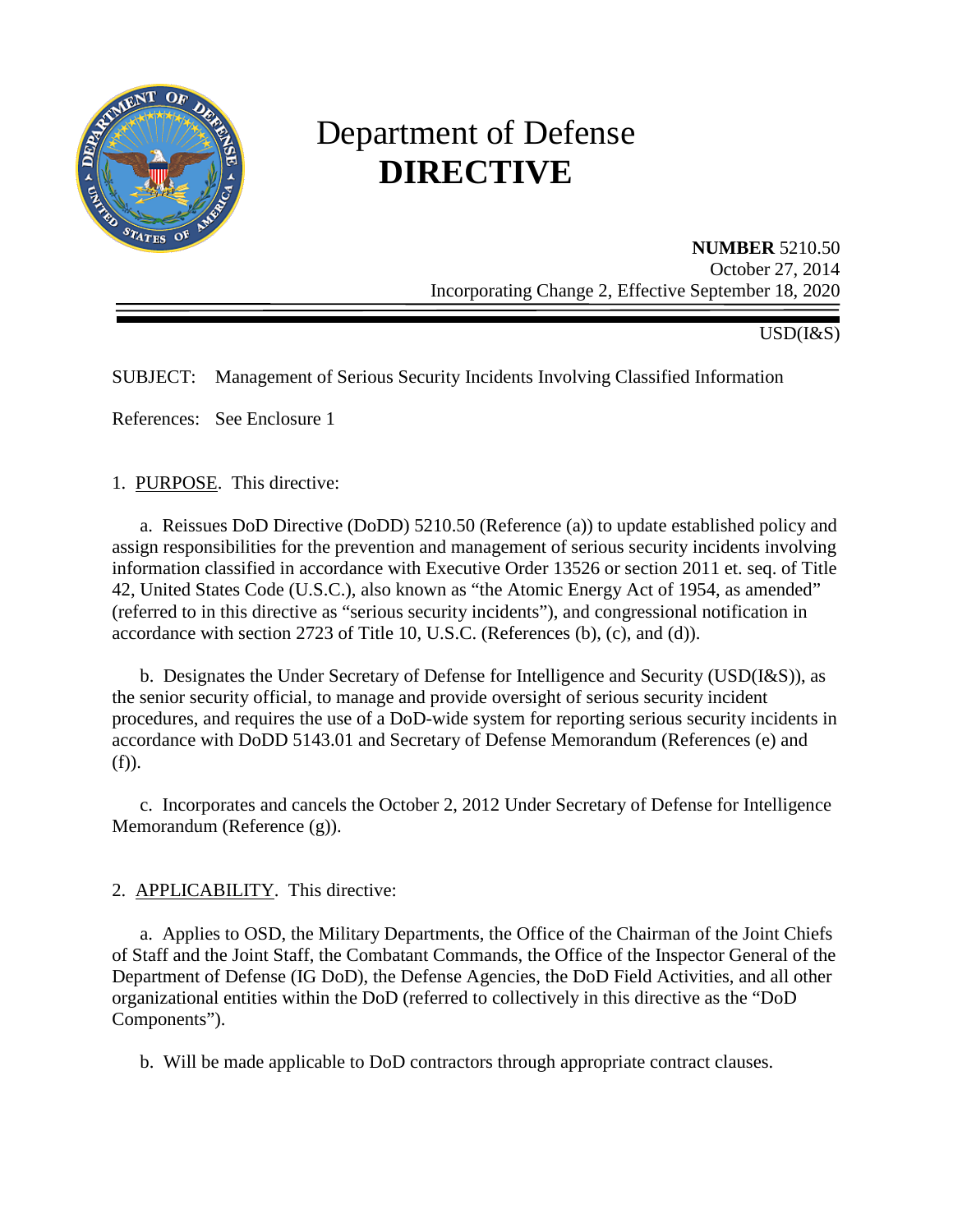3. POLICY. It is DoD policy that:

a. Prevention of serious security incidents is a responsibility shared by all DoD personnel.

 b. A DoD-wide system for reporting and managing serious security incidents will be used to compile serious security incident reports, encouraging rapid case resolution.

c. Training on the prevention, identification, and reporting of serious security incidents will be provided to all DoD personnel who are authorized access to classified information.

d. Commanders and supervisors at all levels will ensure that serious security incidents are referred as soon as possible to the appropriate security authorities in accordance with Enclosure 6 of Volume 3 of DoD Manual (DoDM) 5200.01 (Reference (h)) and, when appropriate, to the servicing defense criminal investigative organization or other law enforcement organization in accordance with DoD Instruction (DoDI) 5505.03 (Reference (i)).

(1) For unauthorized disclosures of classified information to the public or the media, submit a Department of Justice (DoJ) media leak questionnaire in accordance with Enclosure 6 of Reference (h) for referral to the DoJ in accordance with section 535(b) of Title 28, U.S.C. (Reference (j)).

(2) Defense Intelligence Components also reporting in accordance with section 1.6(b) of Executive Order 12333 (Reference (k)) will notify the USD(I&S) through security channels when referring unauthorized disclosures of classified information to DoJ.

 e. Serious security incident investigations and reporting will integrate security, counterintelligence, law enforcement, and other appropriate DoD interests to ensure that the causes of serious security incidents are identified and that all appropriate means are utilized to identify and mitigate damage to national security and avoid similar occurrences.

 f. DoD personnel responsible for serious security incidents may be held accountable, as appropriate, in a criminal proceeding, civil judicial action, disciplinary or adverse administrative action, or other administrative action authorized by federal law or regulations.

4. RESPONSIBILITIES. See Enclosure 2.

5. RELEASABILITY. **Cleared for public release** This directive is available on the Directives Division Website at [https://www.esd.whs.mil/DD/.](http://www.esd.whs.mil/DD/)

6. SUMMARY OF CHANGE 2. This administrative change updates the title of the Under Secretary of Defense for Intelligence to the USD(I&S) in accordance with Public Law 116-92 (Reference (l)).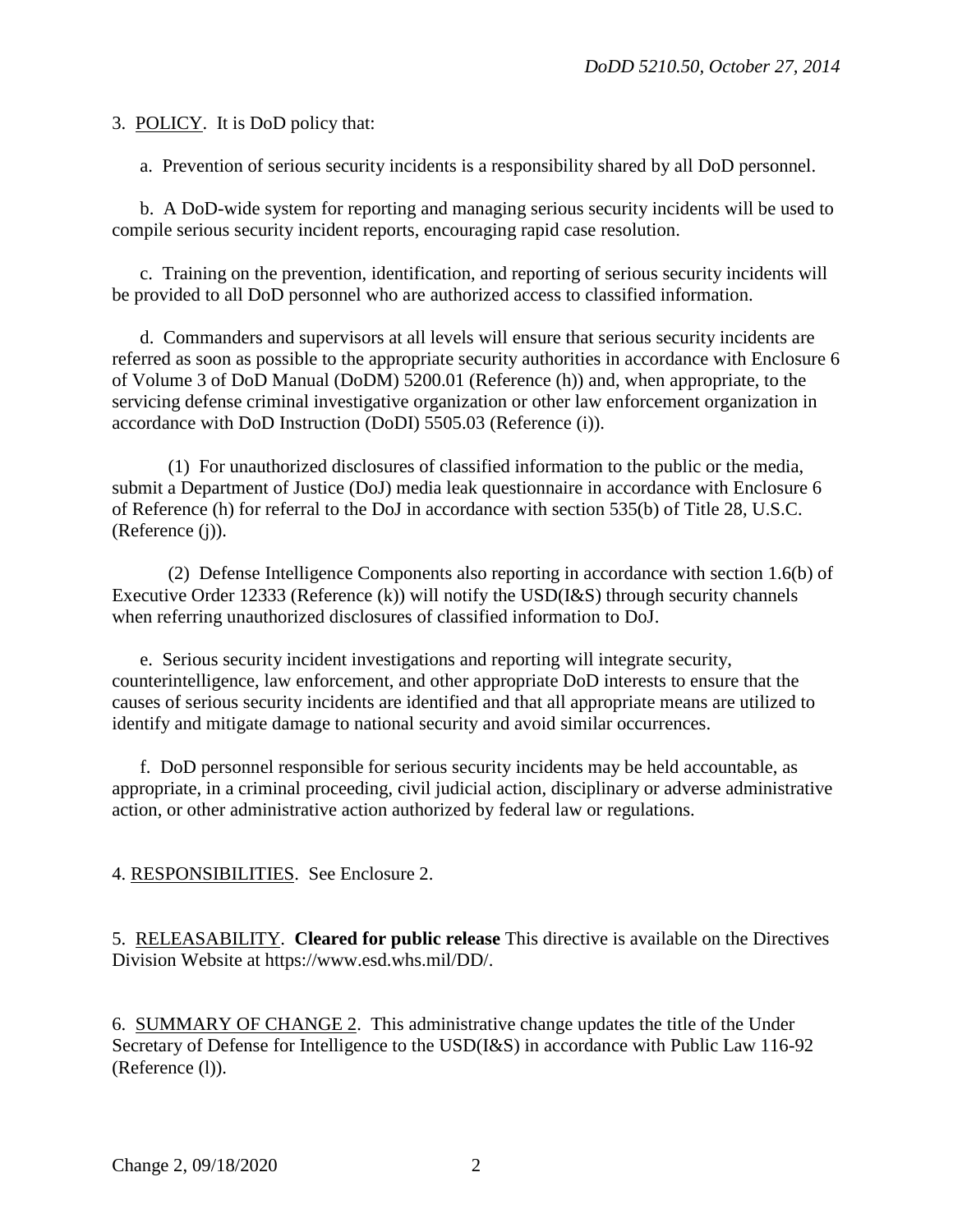7. EFFECTIVE DATE. This directive is effective October 27, 2014.

Robert O. Work Deputy Secretary of Defense

Enclosures

- 1. References
- 2. Responsibilities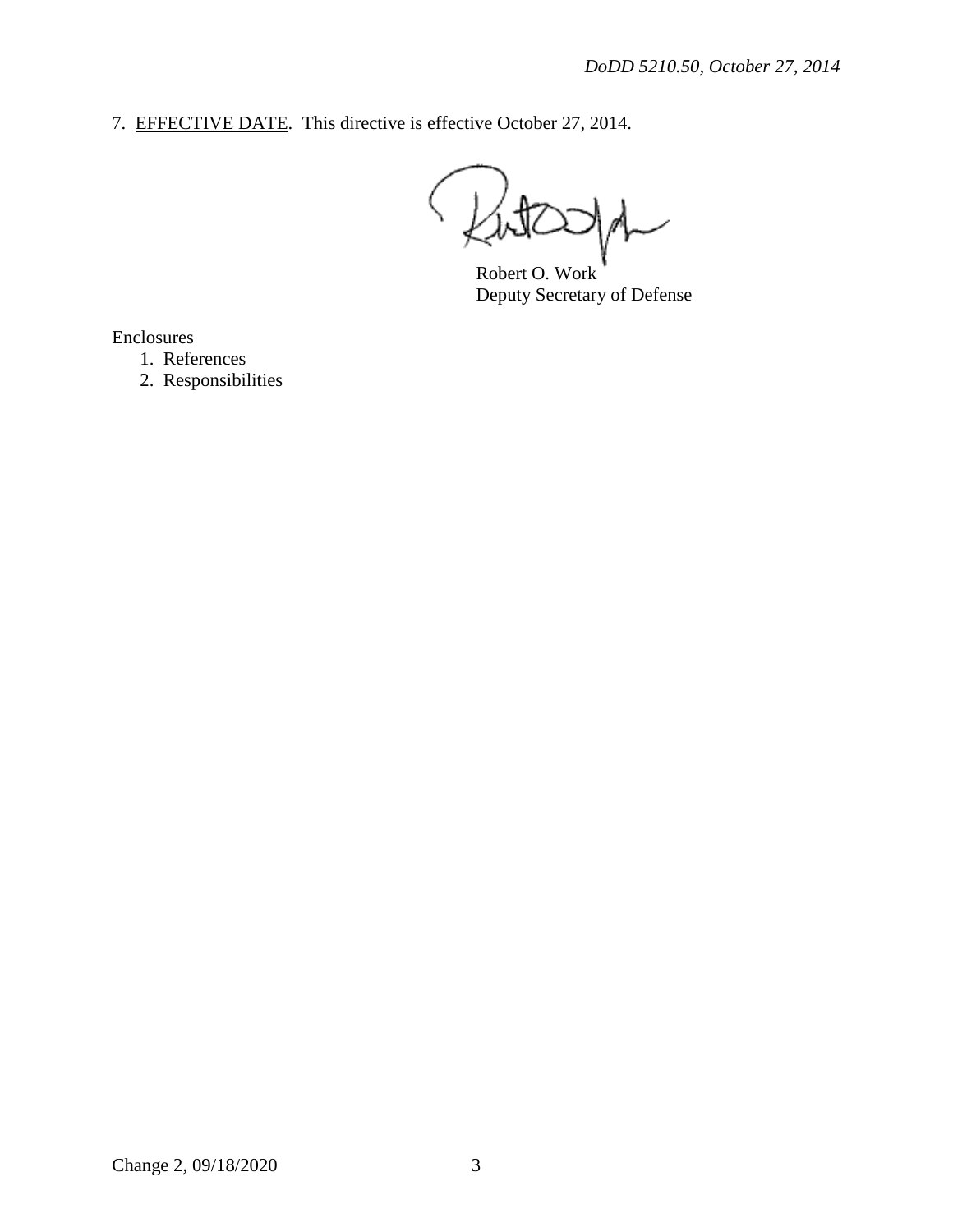## ENCLOSURE 1

#### REFERENCES

- (a) DoD Directive 5210.50, "Unauthorized Disclosure of Classified Information to the Public," July 22, 2005 (hereby cancelled)
- (b) Executive Order 13526, "Classified National Security Information," December 29, 2009, as amended
- (c) Section 2011 et. seq. of Title 42, United States Code, also known as "the Atomic Energy Act of 1954, as amended"
- (d) Section 2723 of Title 10, United States Code
- (e) DoD Directive 5143.01, "Under Secretary of Defense for Intelligence and Security (USD(I&S))," October 24, 2014, as amended
- (f) Secretary of Defense Memorandum, "Deterring and Preventing Unauthorized Disclosures of Classified Information," October 18, 2012
- (g) Under Secretary of Defense for Intelligence Memorandum, "Clarification of Policy for Management of Unauthorized Disclosures," October 2, 2012 (hereby cancelled)
- (h) DoD Manual 5200.01, Volume 3, "DoD Information Security Program: Protection of Classified Information," February 24, 2012, as amended
- (i) DoD Instruction 5505.03, "Initiation of Investigations by Defense Criminal Investigative Organizations," March 24, 2011, as amended
- (j) Section 535(b) of Title 28, United States Code
- (k) Executive Order 12333, "United States Intelligence Activities," December 8, 1981, as amended
- (l) Public Law 116-92, "National Defense Authorization Act for Fiscal Year 2020," December 20, 2019
- (m) DoD Manual 5200.01, Volume 1, "DoD Information Security Program: Overview, Classification, and Declassification," February 24, 2012, as amended
- (n) Directive-type Memorandum 08-052, "DoD Guidance for Reporting Questionable Intelligence Activities and Significant or Highly Sensitive Matters," June 17, 2009, as amended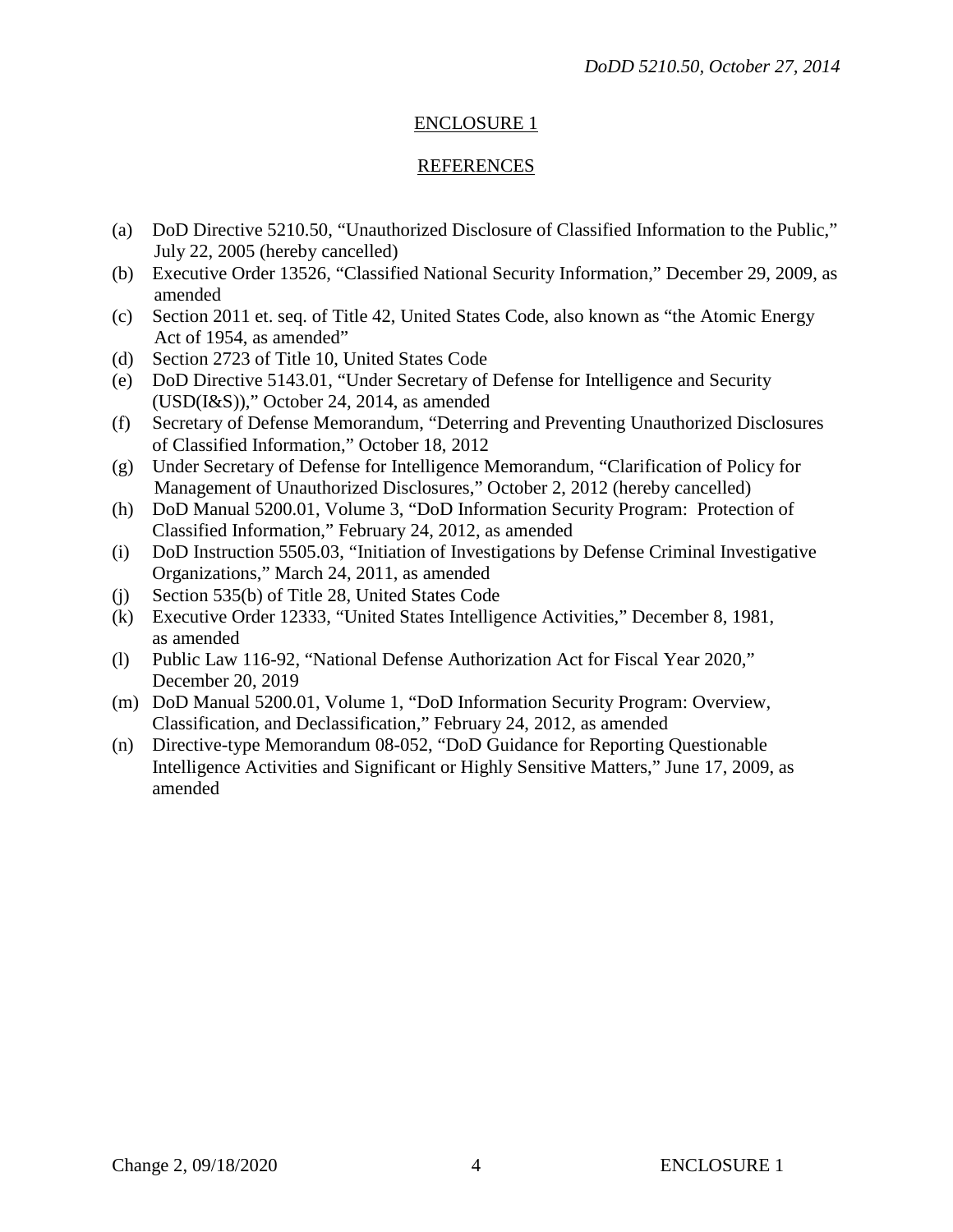## ENCLOSURE 2

#### **RESPONSIBILITIES**

#### 1.  $USD(I&S)$ . The  $USD(I&S)$ :</u>

a. Oversees implementation of this directive within DoD.

b. Authorizes exceptions to this directive. This authority may be delegated to one level below the USD(I&S).

c. Establishes policy and provides direction for the identification, reporting, investigation, and referral of serious security incidents.

d. Monitors, oversees, and ensures the prompt reporting and investigation of serious security incidents throughout DoD and/or within DoD contractor facilities.

e. Develops and implements a DoD-wide system for reporting and managing serious security incidents.

f. Assigns investigative and reporting responsibility, in consultation with the affected DoD Component heads, when the responsibility for investigation of a serious security incident is unclear, or is shared by more than one DoD Component.

g. Reviews findings and recommendations of DoD Component investigations into serious security incidents and follow-on corrective actions to identify root causes, identify and mitigate damage to national security, and avoid similar occurrences. Depending on the results of the initial inquiry and/or investigation, and in consultation with the DoD Component head with original classification authority (OCA) for the information and the General Counsel of the Department of Defense (GC DoD), decides whether investigation beyond that which is already required in Enclosure 6 of Reference (h) is appropriate.

h. In consultation with the DoD Component head with OCA for the information and the GC DoD, determines whether referral of serious security incidents to the DoJ is appropriate in accordance with References (j) and (k).

i. In consultation with the Assistant Secretary of Defense for Legislative Affairs, notifies Congress as required by Reference (d) and the Director, Information Security Oversight Office, National Archives and Records Administration as required by section 5.4(d) of Reference (k).

j. Coordinates with the Office of the Director of National Intelligence, the IG DoD and the inspectors general of the Defense Intelligence Components (e.g., National Reconnaissance Office, National Security Agency, National Geospatial Intelligence Agency, and Defense Intelligence Agency), law enforcement, counterintelligence, and other appropriate organizations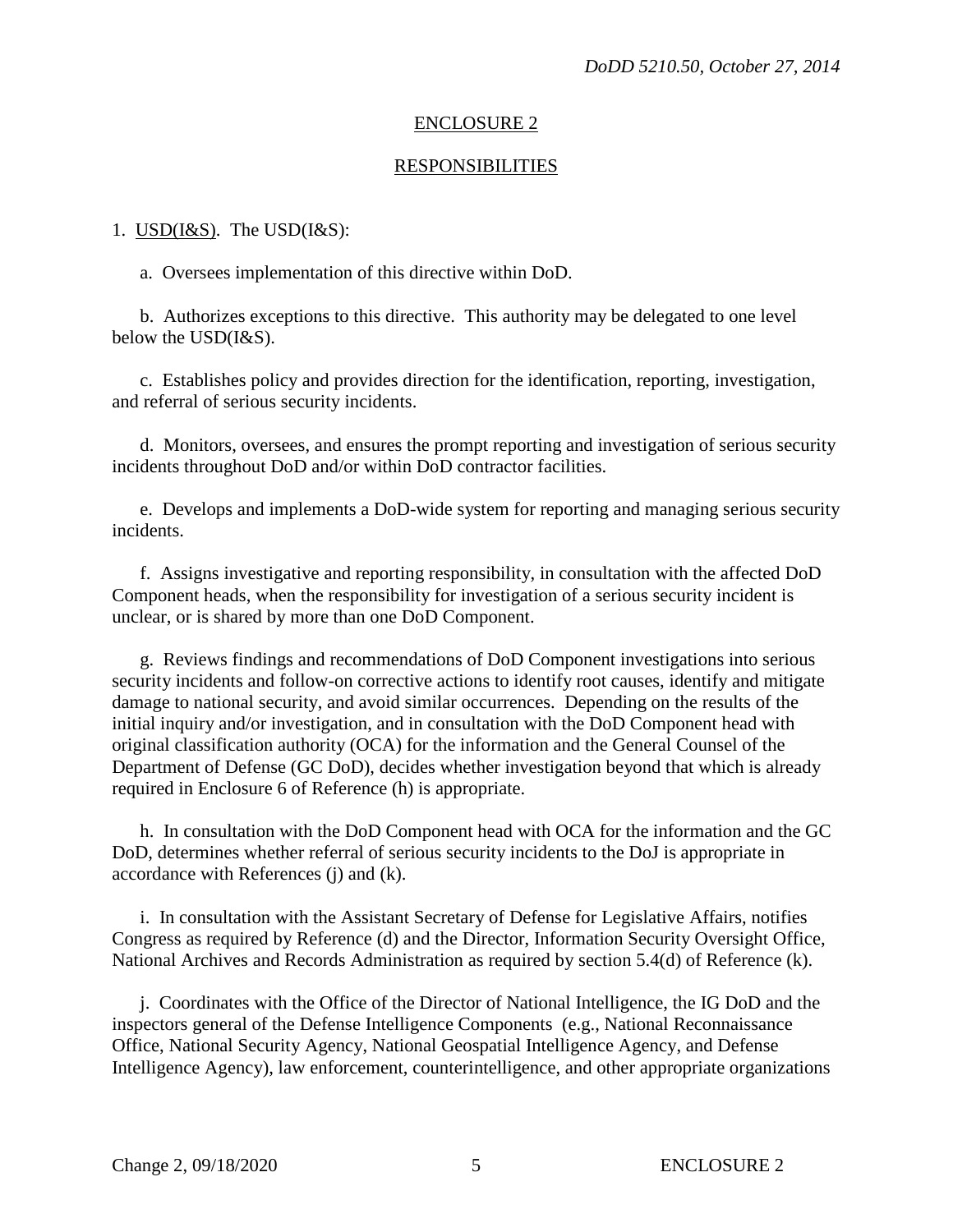to harmonize procedures within DoD and the intelligence community to ensure that gaps in effective controls and oversight are closed.

# 2. DoD COMPONENT HEADS. The DoD Component heads:

a. Assign responsibility for directing, administering, and overseeing the implementation of this directive to the senior agency official responsible for the direction, administration, and oversight of the Component's information security program, including classification, declassification, safeguarding, and security education and training programs within their respective Component.

b. Establish a Component point of contact to manage reporting, investigation, referrals, and communication concerning serious security incidents with the Office of the Under Secretary of Defense for Intelligence and Security (OUSD(I&S)).

c. Promptly report serious security incidents, investigative results, and corrective and/or disciplinary action taken to OUSD(I&S) in accordance with Enclosure 6 of Reference (h) using the DoD-wide system for reporting and managing serious security incidents.

d. Ensure that all serious security incidents are managed in accordance with Enclosure 6 of Reference (h), corrective actions to prevent recurrence are implemented, and those responsible for serious security incidents are held accountable, as appropriate, in a criminal prosecution, civil judicial action, disciplinary or adverse administrative action, or other administrative action authorized by federal law or regulations.

e. Refer matters to OUSD(I&S) when the responsibility for investigation of a serious security incident is unclear or is shared with another DoD Component.

f. Ensure senior leadership is accountable for implementation of prevention programs, corrective actions, and end-to-end management of serious security incidents.

g. Direct senior leadership involvement in the management of serious security incident cases to assist with the integration of security, counterintelligence, law enforcement, and other appropriate DoD interests.

h. Provide training to enhance the prevention, identification, and reporting of serious security incidents during initial orientation, annual refresher training, and termination briefings as required by Volume 1 of DoDM 5200.01 (Reference (m)).

i. Report serious security incidents involving an intelligence activity or intelligence personnel to the DoD Senior Intelligence Oversight Officer in accordance with Directive-type Memorandum 08-052 (Reference (n)).